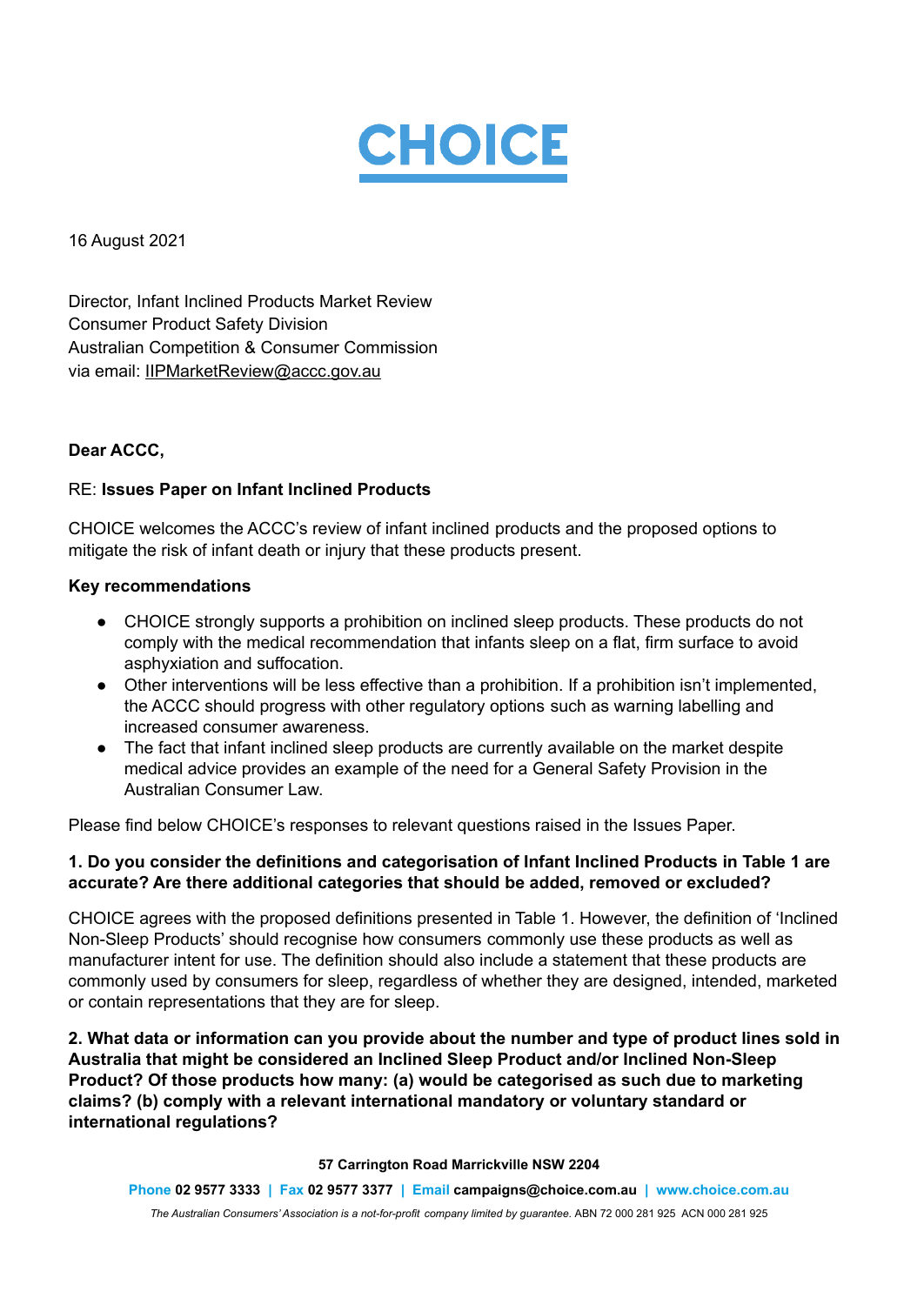

CHOICE does not test a majority of products outlined in Table 1. However, we can provide CHOICE's testing data on inclined non-sleep products such as prams and strollers<sup>1</sup> and high chairs<sup>2</sup>. Prams and strollers are tested to mandatory and voluntary Australian standards. High chairs are tested to the Australian standard, which requires compliance with an international standard; CHOICE uses the European standard as a reference. CHOICE categorises failure as serious, minor or very minor based on in-house criteria.

# **5. Do you consider that parents and carers of infants are sufficiently educated on safe sleeping practices generally, and also specifically in relation to Infant Inclined Products? If so, who are the leading providers of this education? Do you consider that increased consumer education is required?**

Unfortunately, due to the lack of a General Safety Provision in the consumer law, the onus is largely and inappropriately on consumers to ensure the safety of products they buy. CHOICE is aware of Red Nose's work in raising awareness and providing guidance on safe sleeping practices, as well as the work of KidSafe. CHOICE would be happy to work in partnership with child safety groups to promote increased awareness of safe sleeping practices and safe sleep products.

Consumer education on safe sleeping practices could also be provided online via parenting websites, and in person at child and family health nurse locations, government service locations e.g. Centrelink, and retail suppliers of infant products.

## **8. What measures could be taken to improve recall return rates of Infant Inclined Products and other products more generally? What barriers are there for consumers returning recalled Infant Inclined Products and do you consider these apply to all children's products?**

Challenges that apply to other product recalls also exist for infant inclined products. For example, consumers may not be notified of the recall because the suppliers do not have their contact details or may be hard to contact. Equally, suppliers may not display the recall notices in highly visible places or for long durations of time, which limits the effectiveness of the recall.

The barriers for returning the product may also be too high for the consumer or they may not understand that they are entitled to a remedy, and choose to keep the product instead. General education campaigns on consumer guarantees may increase recall return rates. Manufacturers or suppliers could also assist in retrieving the recalled product by organising for its pick up or postage.

The ACCC may consider working in partnership with prominent parents/carers websites or groups to get recall information out to parenting networks.

An additional risk to consider is that recalled products may be available for sale on online marketplaces, for example in buy, swap, sell groups for parents, which may keep the product in circulation and is difficult for regulators and manufacturers to monitor. In these situations, the trader may not know the

#### **57 Carrington Road Marrickville NSW 2204**

**Phone 02 9577 3333 | Fax 02 9577 3377 | Email campaigns@choice.com.au | www.choice.com.au**

*The Australian Consumers' Association is a not-for-profit company limited by guarantee.* ABN 72 000 281 925 ACN 000 281 925

<sup>1</sup> CHOICE 2021, *How we test prams and strollers*,

<sup>2</sup> CHOICE 2021, *How we test high chairs*, https://www.choice.com.au/babies-and-kids/baby-transport/strollers-and-tricycles/articles/how-we-test-prams-and-strollers

https://www.choice.com.au/babies-and-kids/baby-furniture/change-tables-high-chairs-and-playpens/articles/how-we-test-high-c hairs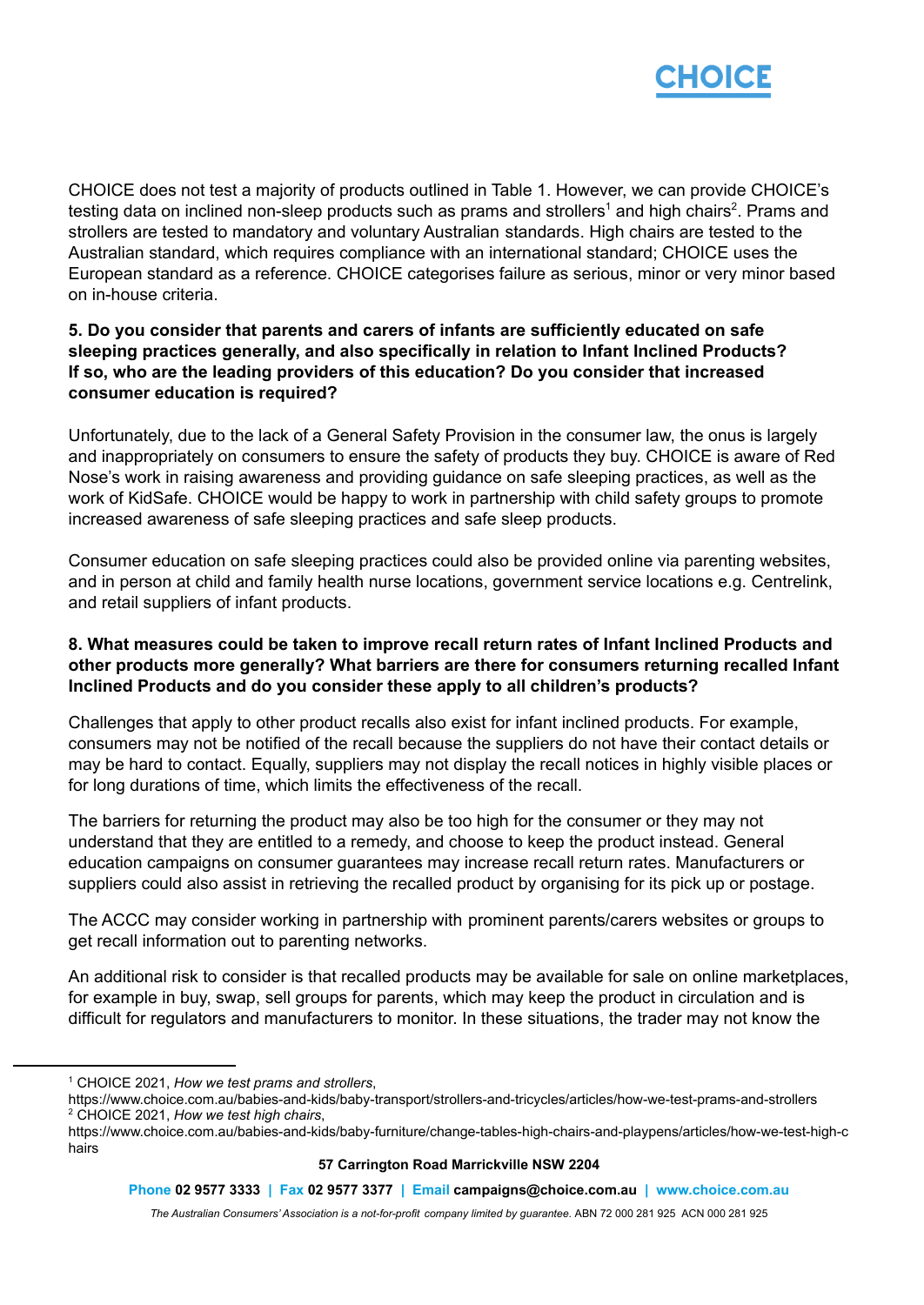

risks of the product that they are onselling. The onus would lie with the online platform facilitating the trade to monitor for recalled products available for sale.

## **10. To what extent do international standards or regulations address the safety risks associated with Infant Inclined Products? Please provide the reasons for your response.**

CHOICE is aware of New Zealand and Canada's move to prevent sale of unsafe inclined sleep products with an incline of more than 7 degrees. CHOICE would support similar regulations introduced in Australia, provided there is overwhelming medical advice that any incline permitted in a sleep product is appropriate for safe infant sleep. Without this evidence, a permanent prohibition on the sale of inclined sleep products is the most appropriate intervention.

## **11. Do you consider that any of the following regulatory responses would prevent injuries or fatalities from Inclined Infant Products in Australia, either on their own or as part of a combined approach?**

# **(a) a prohibition on the sale of Inclined Sleep Products (either temporary or permanent)**

CHOICE has chosen not to test inclined sleep products so as not to promote them as a viable option for safe sleeping. CHOICE's preferred regulatory intervention is a permanent prohibition on the sale of inclined sleep products so as to reduce the risk of infant death or injury.

# **(b) a mandatory safety standard for Inclined Sleep Products and/or Inclined Non-Sleep Products**

In the absence of a permanent prohibition on the sale of inclined sleep products, CHOICE proposes an interim ban on the sale of inclined sleep products with the ACCC to monitor and incorporate learnings from the New Zealand, Canadian and American regulatory responses, where these are found to be effective. Provided medical expertise and the experience in other jurisdictions is taken into consideration when developing the standards, CHOICE would consider supporting separate mandatory safety standards for inclined sleep and non-sleep products over time.

# **(c) a mandatory information standard for Inclined Sleep Products and/or Inclined Non-Sleep Products**

A mandatory information standard is CHOICE's least preferred option for inclined sleep products as it would not address the risk inherent in these products. However, warning and advice labels could be useful in combination with another regulatory response for both inclined sleep and non-sleep products.

# **15. Please provide any other information you consider may be relevant to the ACCC's policy considerations in relation to a response to the risks associated with Infant Inclined Products.**

CHOICE supports the introduction of a General Safety Provision in the Australian Consumer Law to stem the flow of unsafe products into the Australian market.<sup>3</sup> As seen in the UK and EU, a General Safety Provision would assist in reducing the risk of unsafe products, like infant inclined products, from being available for sale in the first place. CHOICE notes that the Treasury considered the General Safety Provision in its 2019 review of the product safety system. CHOICE urges the Australian

<sup>3</sup> CHOICE 2019, *[CHOICE and CALC submission to Treasury](https://www.choice.com.au/-/media/df52380f2b9c4e33a239eb82c1dd8216.ashx?la=en) on their review of the product safety system*. **57 Carrington Road Marrickville NSW 2204**